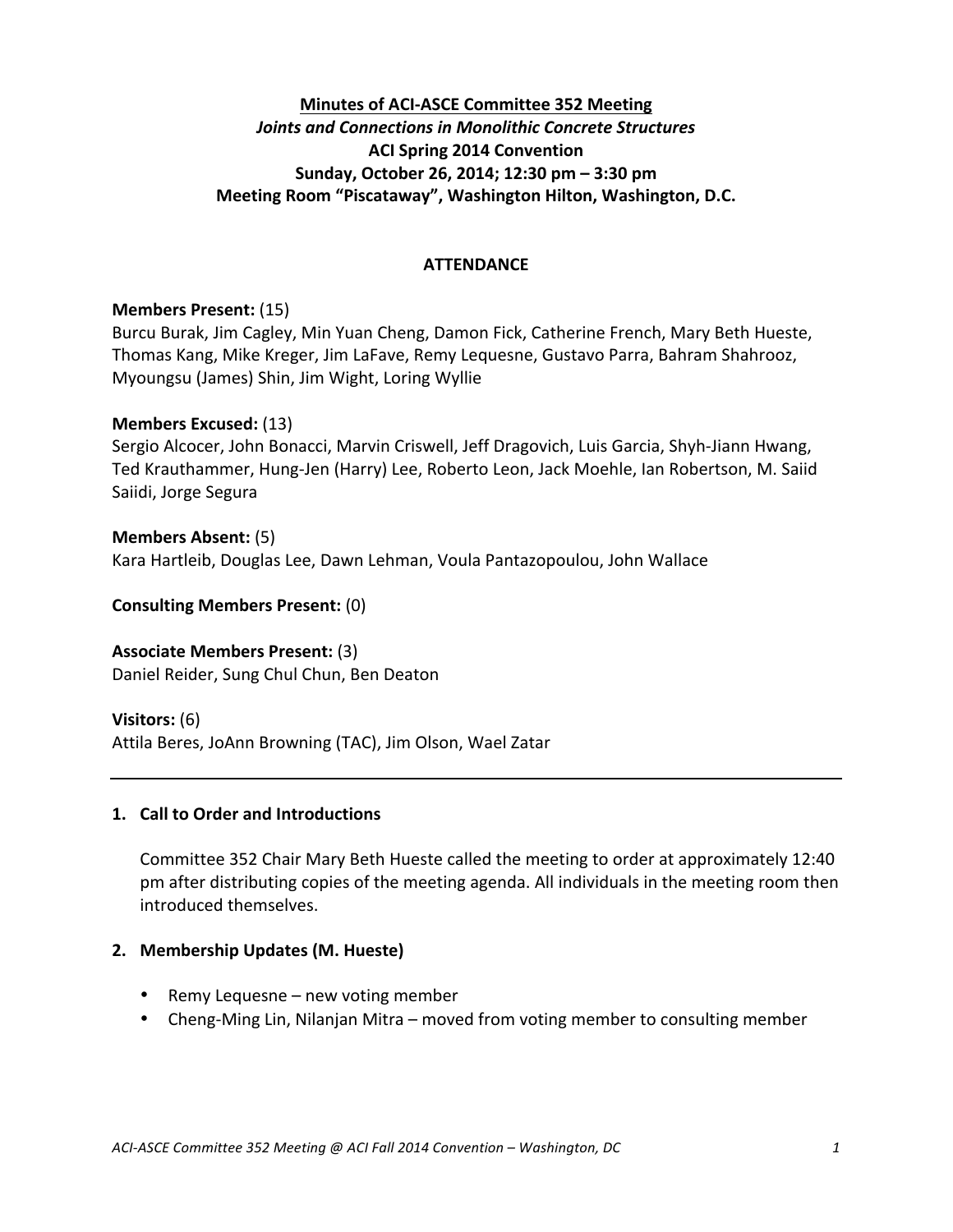#### **3. Approval of Meeting Agenda**

A motion by Jim Cagley (seconded by Loring Wyllie) was made to approve the meeting agenda, a draft of which had been previously been posted to the committee website and was also available in hard copy format at the meeting.

#### **4. Approval of Minutes from the Spring 2014 Committee 352 Meeting in Reno, NV.**

A motion by Bahram Shahrooz (seconded by Jim Cagley) was made to approve the Spring 2014 meeting minutes (from the convention held in Reno, NV), which had previously been posted to the committee website and also available in hard copy format at the meeting. No additional discussion was requested and the motion was approved by acclamation.

## 5. Results of Ballot 1 for Slab-Column Connection Example 5 - Interior Type 2 Connection to **supplement** *ACI 352.1R-11* **(M.-Y. Cheng)**

The  $1<sup>st</sup>$  ballot for slab-column connection Example 5 – Corner Type 1 Connection started on July 17, 2014 and closed August 18, 2014. The ballot passed with 12 affirmative votes, 9 affirmative votes with comment, and 3 negative votes. Min-Yuan Cheng presented a summary of the ballot comments to the committee. A complete list of comments and responses is included as Appendix A to these meeting minutes.

- Bonacci negative page 2, line 15: Min-Yuan Cheng clarified that the example problem is currently checking both Sections 5.2.1.2 and 7.2 of 352.1R-11. Committee members agreed to revise the problem description to state  $M_{ub1}$  and  $M_{ub2}$  are from the design lateral displacement and to add a comment stating the lateral drift check is from the requirement of Section 5.2.1.2 (e).
- Bonacci negative page 6, line 2: Committee members agreed to remove joint tie as suggested.
- Fick comment page 1, lines 3, 10: Damon inquired about consistency between examples. Chair Hueste suggested following the earlier example where formatting was approved by committee members.
- Hueste comment page 4, line 9: Mary Beth suggested that clarifying Section 6.1.5(b) for consistency with Section 5.2.1.2 should be considered new business.
- Kang negative  $-$  page 3, line 6: Thomas recommended using a smaller value of d, measured to the lower layer of top reinforcement for calculating moment strength. Refer to discussion on Kang comment, page 6, line 2 below for related discussion.
- Kang negative page 5, line 8: Committee members agreed that column strip lines should be revised to appear closer to scale.
- Kang comment page 6, line 2: Value of slab depth, *d*, used for calculation of moment strength was revisited. Committee members present discussed and decided based on common industry practice and for consistency with shear strength calculations that the average  $d$  should be used in the example. Text will be added to all examples stating, "Average *d* is used for consistency with shear calculations".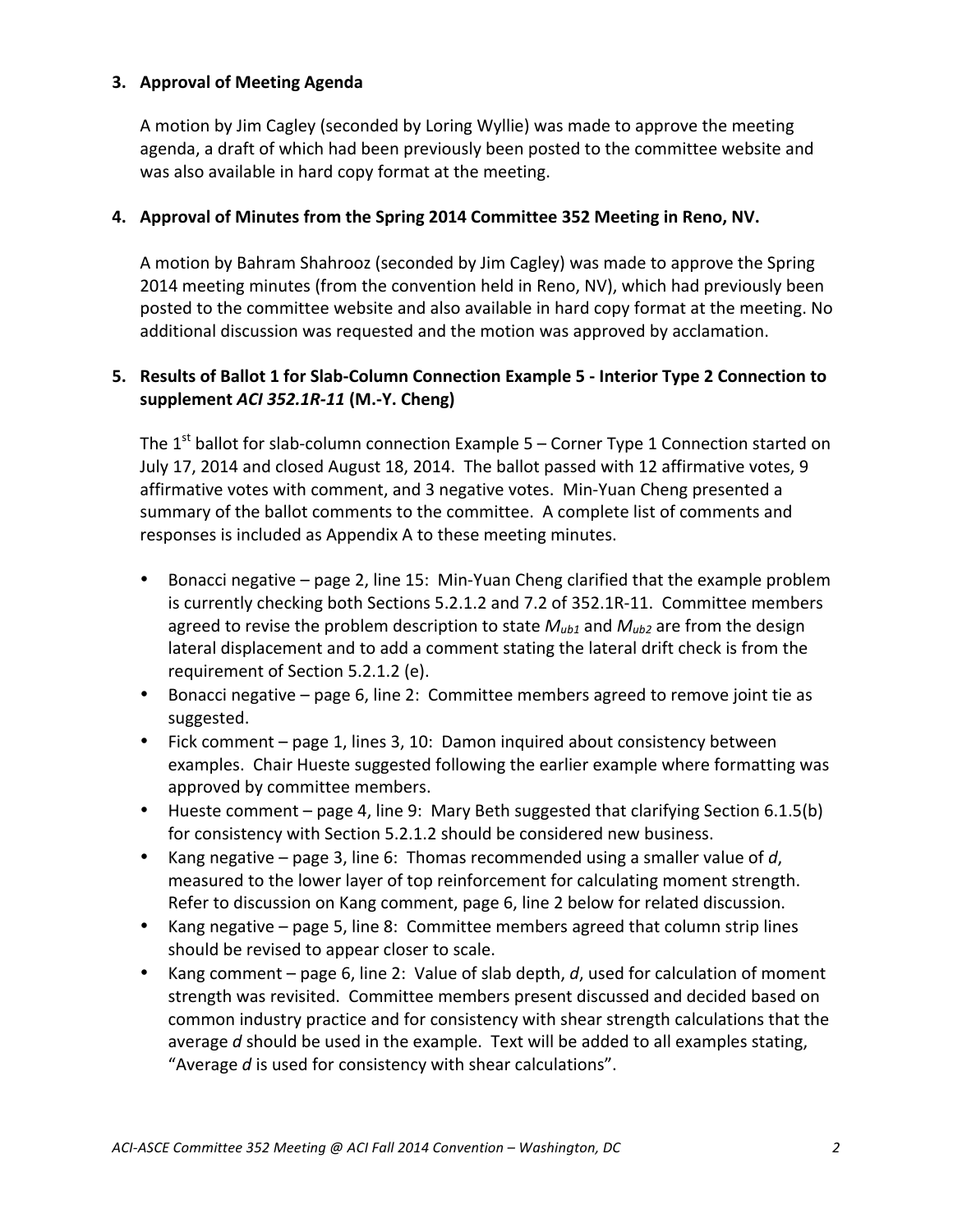- Kreger negative page 1, line 2: The dimension will be revised as suggested. Jim Wight made a motion to find the vote persuasive, which was seconded by Loring Willie. The motion was approved by acclamation.
- Kreger negative page 3, line 26: Chair Hueste suggested visiting with Mike for his suggestion on the current text in the example.
- Kreger negative page 4, line 10: Min-Yuan Cheng stated the check in Section 6.1.5(b) has been revised to include  $V_u$  instead of  $V_c$  as suggested.
- Kreger negative page 4, line 18: Committee members agreed that a check and comment should be made related to using twice the dead load for  $w_u$ .
- LaFave comment  $-$  page 2, line 10. Gustavo Parra suggested identifying the load combinations used to calculate  $V_u$  and  $V_{uq}$  for clarification.
- Robertson comment page 1, line 1.  $M_{ub1}$  and  $M_{ub2}$  vectors have been switched as suggested.
- Robertson comment  $-$  page 4, line 32: Tie shown in Fig. E5.2(c) has been removed as suggested.

# **ACTION ITEMS:**

- Damon Fick will add Section 6.1.5(b) and Section 5.2.1.2 to the list of items for review in the 352.1R update. The revised list will be posted on the Committee website.
- Chair Hueste will work with Min-Yuan Cheng to post the  $2^{nd}$  ballot for Example 5 to resolve the Negative Votes and Affirmative Votes with technical comments prior to the Spring convention.
- Damon Fick, Remy Lequesne, and Min-Yuan Cheng will add average d text to their examples in response to Kang comment, page 6, line 2.

# **6.** Results of Ballot 1 for Slab-Column Connection Example 1 - Type 1 Interior Connection with Shear Capital to supplement *ACI* 352.1R-11 (R. Lequesne and J. Wight)

The  $1^{st}$  ballot for slab-column connection Example  $1$  – Type 1 Interior Connection with Shear Capital started on September 4, 2014 and closed October 6, 2014. The ballot passed with 14 affirmative votes, 6 affirmative votes with comment, and 2 negative votes. A complete list of comments and responses is included as Appendix B to these meeting minutes.

Before reviewing comments from Ballot 1 for Example 1, Remy Lequesne discussed three items related to the example.

- a) Small dimension of shear cap: The recommendation of 421.1R report to avoid small shear caps was discussed and data from Megally & Ghali (2002) and Wey & Durrani (1992) were presented. Committee agreed to include the recommendation with reference in the example and also to state the selected 12 in. shear cap meets ACI 13.2.6. Chair Hueste suggested considering the item as new business when the 352.1R report is updated to ACI 318-14.
- b)  $V_c$  at the boundary of shear reinforcement as pointed out by Ian Robertson's negative vote, page 10, line 21: The controlling shear strength equation at the boundary of shear reinforcement was discussed (Section 5.2.1.1). The Committee agreed to use  $V_c =$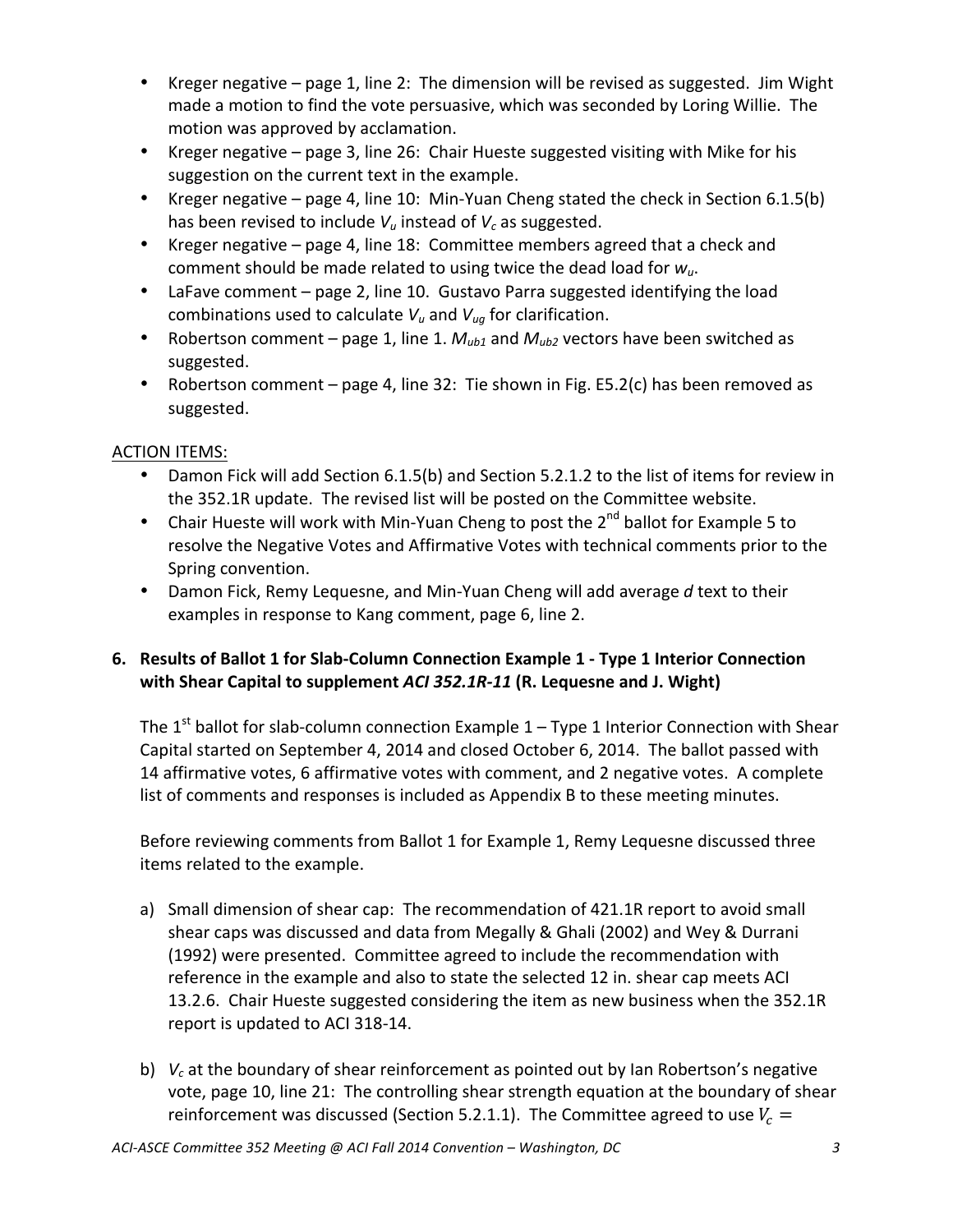$2\sqrt{f'c} A_c$  and refer to ACI 318 in the example. Remy suggested adding the topic to future business when 352.1R report is updated to the ACI 318-14 code.

c) Definition of  $V_c$  in Section 6.1.5(b): Committee agreed to reference the  $V_c$  definition provided in Section 7.2 and to clarify this reference when the 352.1R report is updated to the ACI 318-14 code.

The following comments from the ballot were also discussed:

- Kreger negative page 12, line 37: Remy Lequesne stated the  $V_c$  value used in the example will be clarified with a reference to Section 7.2.
- Kreger negative page 8, line 29: Committee agreed that the noted calculation is redundant and Remy Lequesne will delete from the example.
- Kreger negative page 9, line 11: Remy Lequesne agreed with the suggested calculation result and has revised the example.
- Kreger negative page 10, line 7: Jim Wight suggested and committee members agreed that a reference, such as the ACI Notes from PCA should be included.
- Kreger negative page 11, line 30: Remy Lequesne stated the example has been revised to include the calculation of  $\varepsilon_t$  to determine if the section is tension controlled.
- General format and consistency comments: Several comments were included in the ballot pointing out differences from previous examples. Chair Hueste recommended and Committee members agreed that examples should be consistent.
- Fick comment page 4, line 7: Remy Lequesne stated the example would be revised to use shear cap term for consistency with definitions in 352.1R and ACI.
- Bonacci comment page 8, line 20: Remy Lequesne stated that a reference to ACI 318 would be provided for calculating the required stud height.
- Kang comment page 11, line 15: Jim Wight recommended specifying the column strip reinforcement that is required within 1.5*h* on each side of the column and include a reference to ACI 318.
- Kang comment page 15, Figure E1.6a: Committee members discussed and recommended showing reinforcement in the drop panel that is consistent with practice.

## ACTION ITEMS:

- Damon Fick will add the shear cap size and ACI 13.2.6 to the list of items for review in the 352.1R update.
- Damon Fick will add the controlling shear strength equation at the boundary of shear reinforcement and the clarification of the definition of  $V_c$  to the list of items for review in the 352.1R update. The revised list will be posted on the Committee website.
- Chair Hueste will work with Remy Lequesne and Jim Wight to post the  $2^{nd}$  ballot for Example 1 to resolve the Negative Votes and Affirmative Votes with technical comments prior to the Spring convention.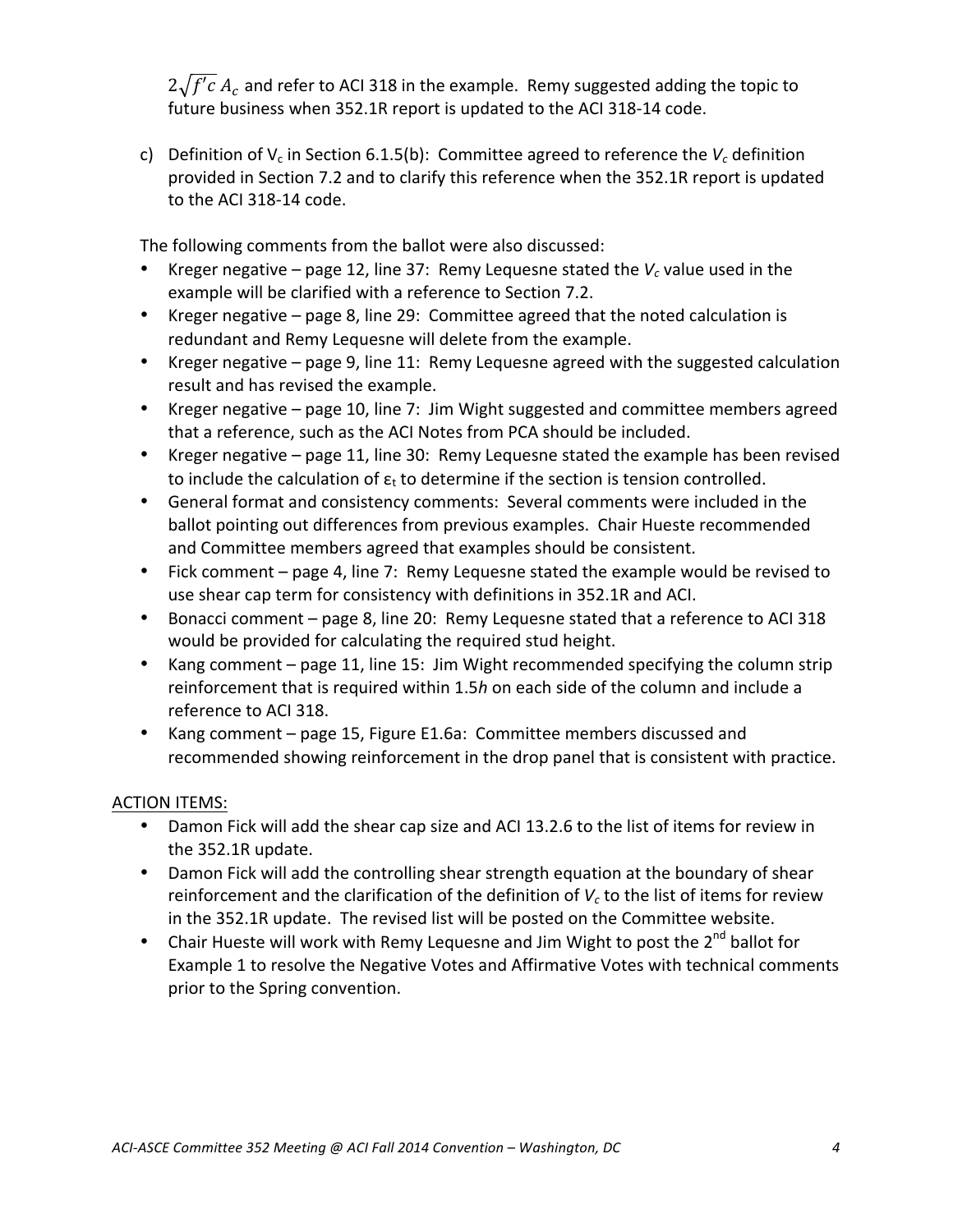### **7.** Committee review of ACI 421.YR (D. Fick)

Damon Fick shared a summary of the feedback that Committee 352 members provided for the ACI 421.YR report that is currently being reviewed by TAC. The overlapping areas with 352.1R, technical inconsistencies, and missing references to 352.1R-11 were discussed. Committee members agreed with Cathy French's suggestion to continue working with TAC as the review process continues.

## 8. Updates on slab-column connection design examples in progress to supplement *ACI 352.1R-11*

- Example 1: Type 1, RC, Interior Connection (R. Lequesne and J. Wight): Remy Lequesne reported to committee members the response summary from ballot 1 and revised example would be complete by the committee meeting in Kansas City.
- Example 2: Type 1, RC, Edge Connection (D. Fick and M.-Y. Cheng): Damon Fick reported that all negative ballots and editorial technical comments had been resolved and that only minor editorial revisions would be necessary for consistency with the other examples.
- Example 3: Type 1, RC, Corner Connection (M.-Y. Cheng): Min Yuan Cheng stated that revisions from the  $2^{nd}$  ballot would be complete in about one month.
- Example 4: Type 1, RC, Interior Connection (R. Lequesne): Remy Lequesne informed committee members that Jeff Dragovich volunteered to work on the example with one of his colleagues that has experience with the 352.1R report.
- Example 5: Type 2, RC, Interior Connection (M.-Y. Cheng and T. Kang): Min Yuan will begin incorporating changes and suggestions from the earlier committee discussion related to the  $1<sup>st</sup>$  ballot for Example 5.
- Example 6: Type 2, RC, Edge Connection (J. Dragovich): Mary Beth noted that Jeff had a meeting conflict, but indicated that he is collaborating with a colleague to develop Example 6.
- Example 7: Type 2, PT, Interior Connection (T. Kang): Thomas Kang reported that progress on Example 7 would be made until early next year.
- Example 8: Type 1, PT, Corner Connection (D. Fick): Damon Fick had no progress to report and would double check if the original Example #8 was a corner or edge condition.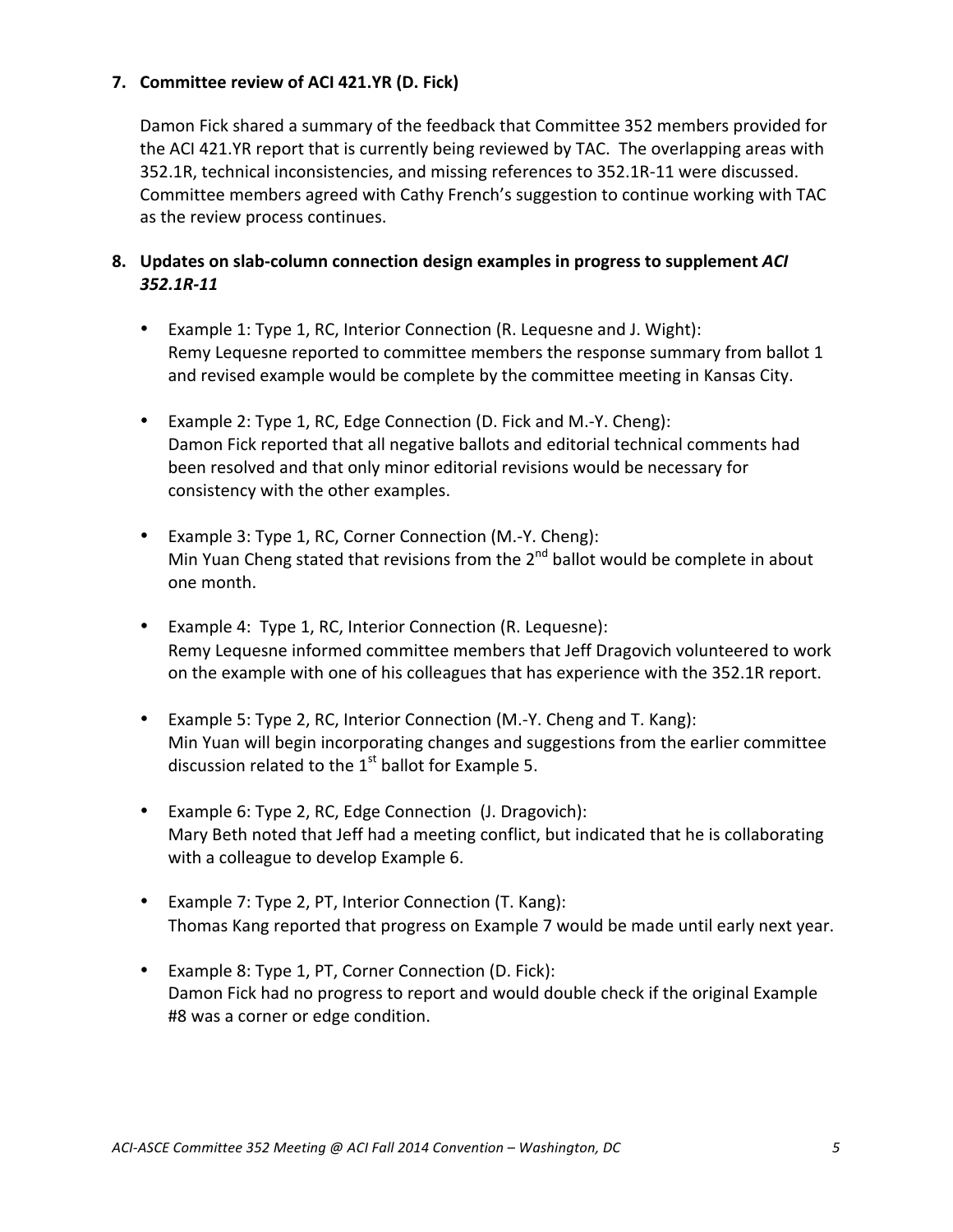# **9.** Formation of task group or subcommittee to update ACI 352.1R-11 (M. Hueste and D. **Fick)**

Chair Hueste discussed the idea of forming formal task groups or subcommittees to continue making progress related to the updated beam-column connection report, slabcolumn connection examples, and 352.1R report update to ACI 318-14. Mary Beth shared the definitions and procedures of task groups and subcommittees according to the Technical Activities Committee (TAC) Manual and pointed out that task groups consist of a chair and voting members of the committee, and are typically formed for shorter-term tasks. Committee members agreed that objectives of the task groups would fall into the shorter-term category.

Damon Fick showed the current list of sections in the current 352.1R-11 report that have been identified as needing clarification or revision as a result of working the examples. He mentioned it would be a good starting point for the slab-column task group when updating the report to ACI 318-14.

Jim Cagley volunteered for the slab-column task group. Gustavo Parra and Burcu Burak volunteered for the beam-column task group. A Monday afternoon time slot was briefly discussed as a meeting time for the next convention. Mary Beth will arrange a meeting time at the next convention and will share times and locations with all committee members.

## **ACTION ITEMS:**

Chair Hueste will form two task groups and request meeting times during the convention in Kansas City.

## **10. Formation of subcommittee ACI 318-J "Joints and Connections" (G. Parra-Montesinos)**

Gustavo Parra provided background and an overview of new subcommittee 318-J (Joints and Connections) formed for the current code cycle. Primary responsibilities will be related to beam-column and slab-column content, which will be located in Chapter 15 of ACI 318-14. The possibility also exists for the subcommittee to be involved with related seismic design issues and shear, coordinating with subcommittees H and E. Both long-term and shorter-term commitments are planned. Gustavo mentioned that recommendations for the supplement to ACI 318-14 would need to be finalized shortly after the Fall 2015 meeting. Gustavo encouraged all Committee 352 members to attend and participate in 318-J activities.

## **11.** Task group updates to revise and update ACI 352R-02:

• TG1: Overall Technical and Editorial Review and General Updates (J. LaFave\*, M. Hueste\*, J. Bonacci, D. Fick, T. Kang, V. Pantazopoulou):

Mary Beth proposed balloting the first round of revisions for the first few chapters to get initial committee input.

*ACI-ASCE Committee 352 Meeting @ ACI Fall 2014 Convention* – *Washington, DC* 66 • TG2A: Headed reinforcement applications in beam-column joints & connections (T.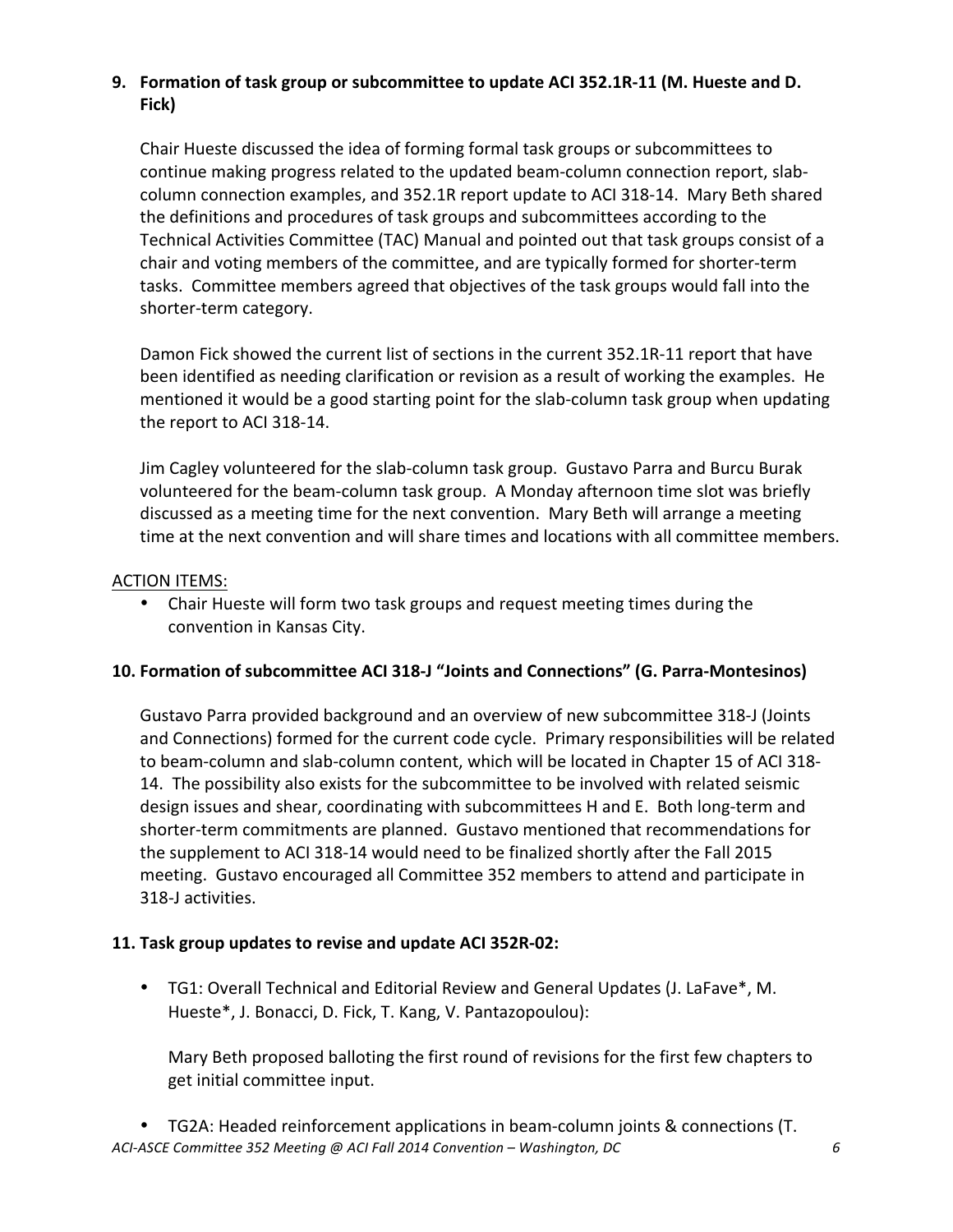Kang\*, H. Lee, M. Shin)

Thomas Kang informed committee members of new headed bar requirement in ACI 318-14. Thomas has visited with Jack Moehle to clarify the requirements for Type I connections. Thomas also discussed interest in knee-joints and stated several revisions were in process.

• TG2B: Effective joint area/strength reduction factors for beam-column joints for shear resistance (S.-J. Hwang\*, J. LaFave\*, H.-J. Lee, B. Burak, M. Shin)

Jim Lafave reminded committee members of the results that he and S-J. Hwang presented at the 2013 Structures Congress. Jim also shared some thoughts related to how these results could be incorporated into the updated ACI 352R-02. Jim suggested presenting some of their proposed revisions at the committee meeting in Kansas City. Chair Hueste suggested a similar type of presentation could be made by TG2A in the near future.

• TG2C: High-strength materials in beam-column connections (M.-Y. Cheng on behalf of H.-J. Lee\* and S.-J. Hwang).

M-Y Cheng shared information with committee members on current tests being done by Hung-Jen (Harry) Lee on precast beam-column connections. Mary Beth noted these results may not be finalized in time for the 352.1R-02 revision, but Committee members would be interested in seeing the results in the near future.

• TG2D: Fiber-reinforced beam-column connections (G. Parra-Montesinos\*)

No update.

• TG3: Updates and addition to the examples (placeholder -- to be determined)

No update.

[\* indicates task group leader(s)]

## **ACTION ITEMS:**

Chair Hueste suggested that the task groups focus on developing specific changes or additions to the beam-column connection report that can be balloted in the near future.

## **12. Technical sessions and educational activities (M. Hueste)**

- Mary Beth reminded committee members of the dates and times for the three upcoming special sessions honoring James Wight at the convention.
- Future technical sessions that Committee 352 could sponsor were briefly discussed. A future ASCE Structures Congress was mentioned as a possible opportunity.